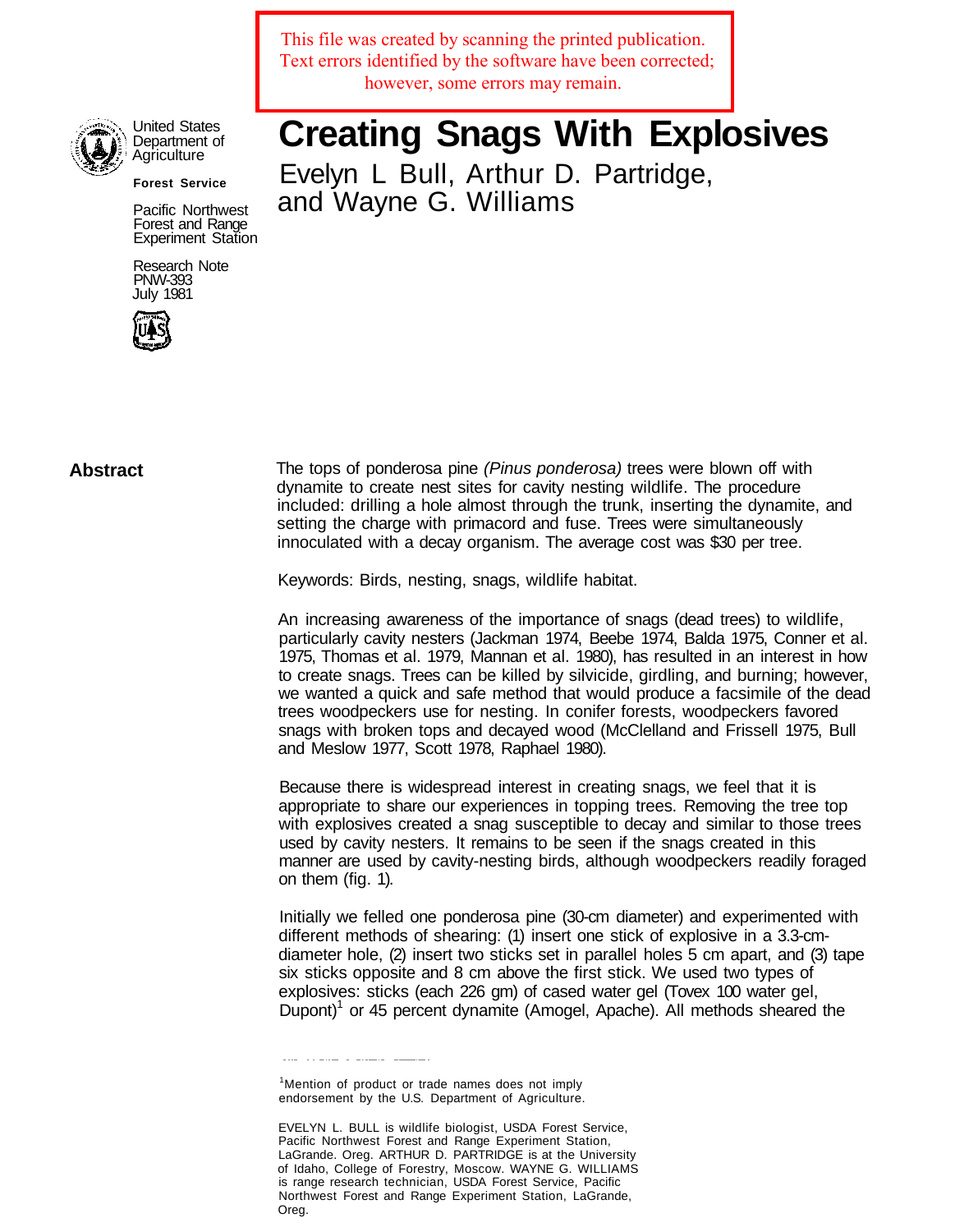

Figure 1.—Black-backed threetoed woodpecker foraging on the trunk of a topped tree.

tree, but the least disruption to the wood resulted with one stick of dynamite. The other methods destroyed 0.5-1 m of stem and threw large pieces of wood that were dangerous to workers and damaged surrounding trees.

After these preliminary tests, we selected the dynamite in a single hole as the method to top 100 ponderosa pine trees ranging from 15- to 75-cm diameter at breast height. Tops were removed at 5-20 m above the ground (figs. 2 and 3).

The procedure involved climbing the tree, drilling the hole, innoculating the hole with decay organisms, and setting the charge. Tree spurs or ladders were used for climbing. Ladders worked better for heights less than 15 m and on trees with few limbs along at least one side of the trunk. We recommend that climbers have training in the use of the climbing equipment.

We drilled almost through the stem, leaving wood that acted as a hinge to insure that the top fell clear. We used a 1.3-cm-capacity electric drill with a specially constructed 2.2-cm-diameter drill bit. A portable 110-volt generator provided power. Slow-speed drills are recommended because they develop less torque than high-speed drills and are safer to use with large diameter drill bits.

Trees were innoculated with a common wood-decaying fungus Polyporus anceps by inserting a 2.5-cm probe with the dynamite. The probes were infested by placing them in a flask containing sterile 1.5 percent malt extract, water, and a pure fungus culture. The flask remained on a rotating shaker until fungus growth was obvious on the wood. The liquid was drained, and the fungus was permitted to grow. Probes were infested 3 weeks prior to use.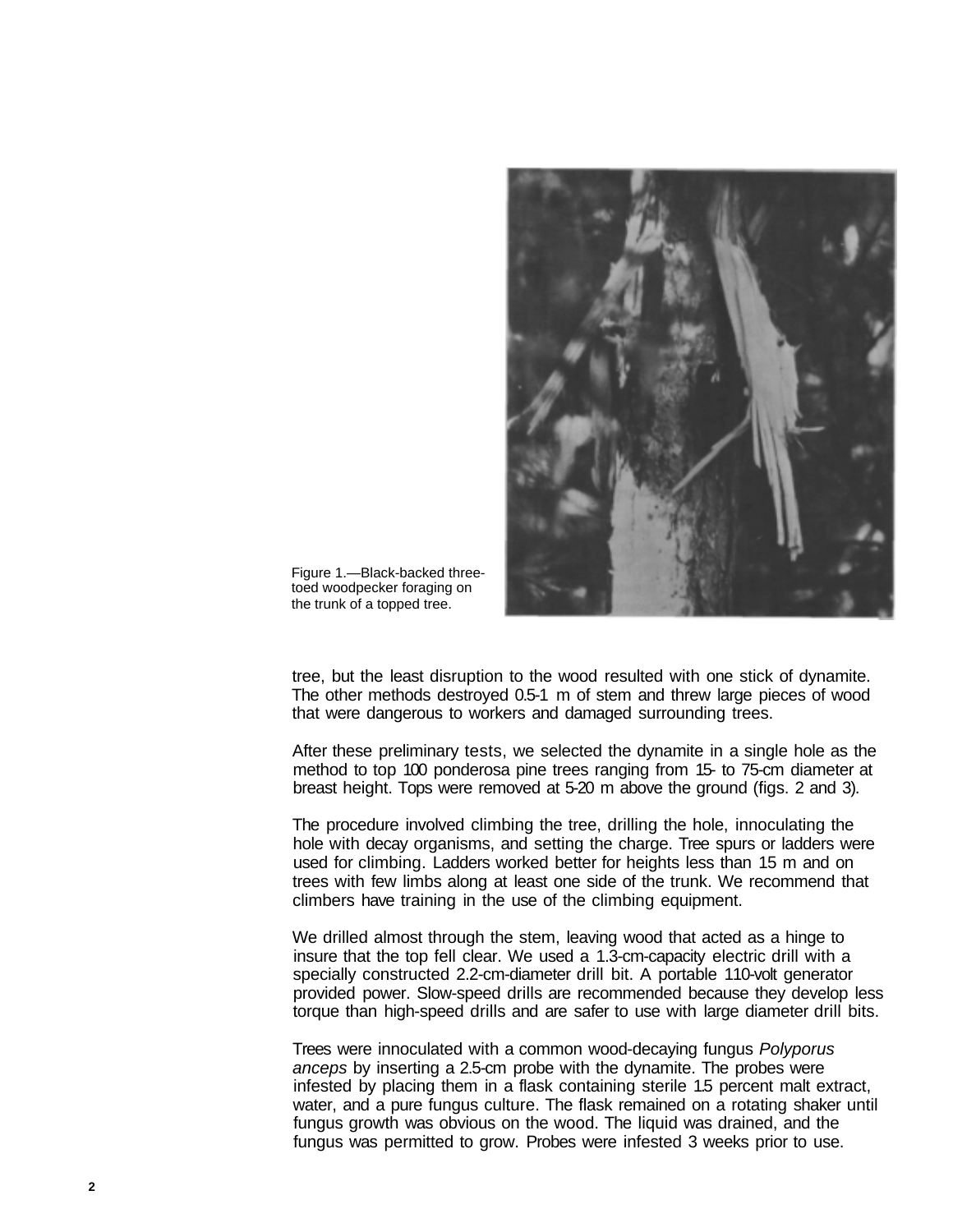

Figure 2.—Tree being sheared by dynamite and chunks of wood being thrown



Figure 3.—Ragged top is characteristic of those trees sheared with dynamite

Generallly, we put one dynamite stick in a hole. In trees with holes deeper than 25 cm, two sticks were inserted end to end. Each charge was primed by running at least 7 cm of knotted primacord (Ensign Bickford, E-Cord) into a hole made by a crimping tool in the dynamite. The primacord was strung to the ground and connected to primacord from adjacent trees similarly prepared. A No. 6 blasting cap, connected to at least 1 m of fuse (Safety Fuse — burning rate approximately 110 seconds/m at 100-m elevation), with igniter cord inserted in the slit distal end, was firmly taped to the end of the primacord. The fuse was ignited with a butane lighter to ensure lighting under adverse weather conditions.

We encountered several problems with the blasting. Tree tops sometimes tangled in the canopy and required additional blasting, sawing, or winching to get them down. Multiple sets of more than four caused problems because falling tops pulled the primacord out of sets not yet discharged. Charges set in decayed wood did not shear the tops. Dead wood did not give sufficient blast